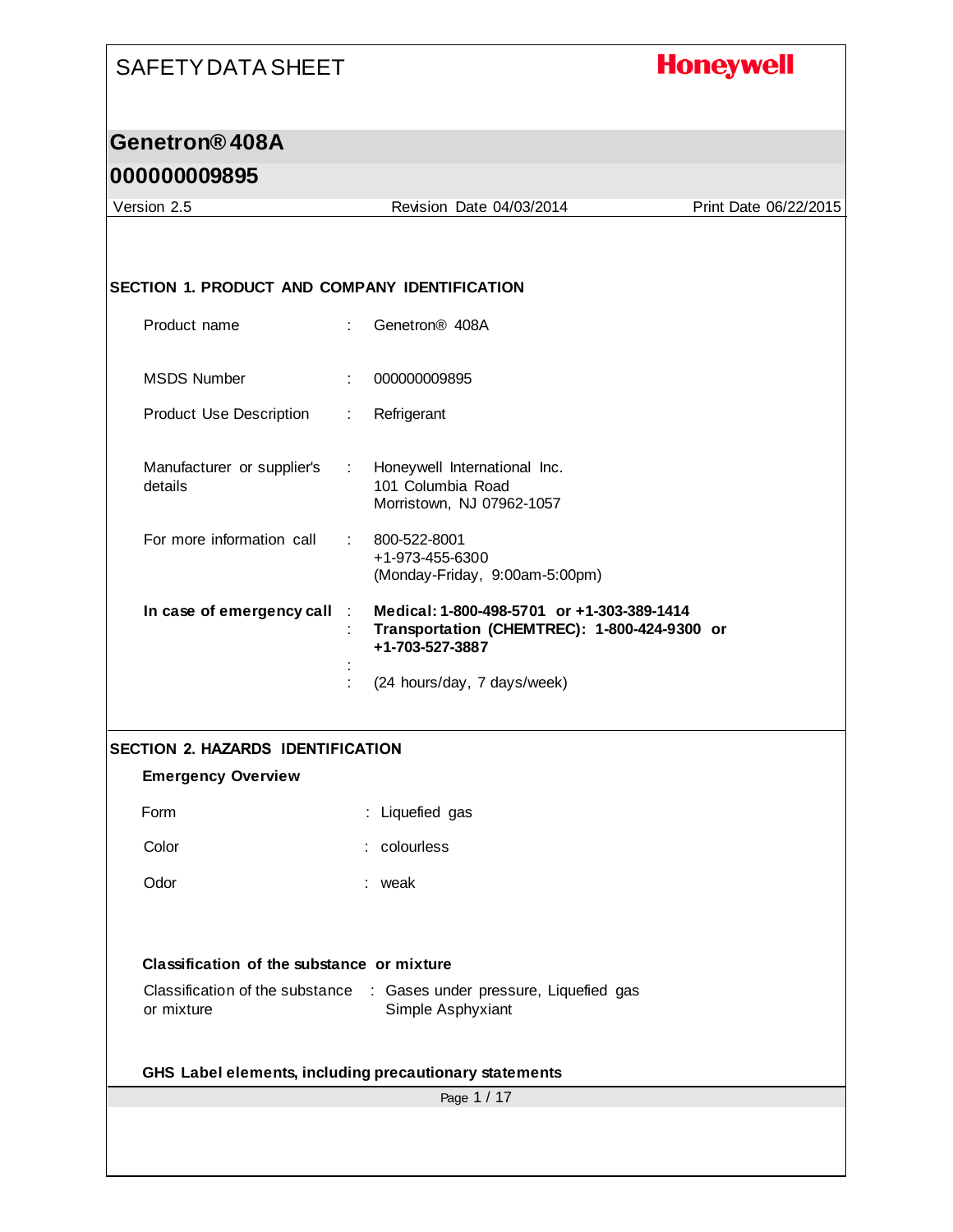# SAFETY DATA SHEET **Honeywell Genetron® 408A 000000009895** Version 2.5 Revision Date 04/03/2014 Print Date 06/22/2015 Symbol(s) : Signal word : Warning Hazard statements : Contains gas under pressure; may explode if heated. May displace oxygen and cause rapid suffocation. Precautionary statements : **Prevention:**  Use personal protective equipment as required. **Storage:**

No component of this product present at levels greater than or equal to 0.1% is identified as a known or anticipated carcinogen by NTP, IARC, or OSHA.

: May cause eye and skin irritation.

May cause cardiac arrhythmia.

May cause frostbite.

Protect from sunlight. Store in a well-ventilated place.

#### **SECTION 3. COMPOSITION/INFORMATION ON INGREDIENTS**

Hazards not otherwise

**Carcinogenicity**

classified

| Chemical nature       | : Mixture   |          |               |
|-----------------------|-------------|----------|---------------|
| <b>Chemical Name</b>  |             | CAS-No.  | Concentration |
| Chlorodifluoromethane |             | 75-45-6  | 47.00%        |
| 1,1,1-Trifluoroethane |             | 420-46-2 | 46.00%        |
| Pentafluoroethane     |             | 354-33-6 | 7.00%         |
|                       |             |          |               |
|                       | Page 2 / 17 |          |               |
|                       |             |          |               |
|                       |             |          |               |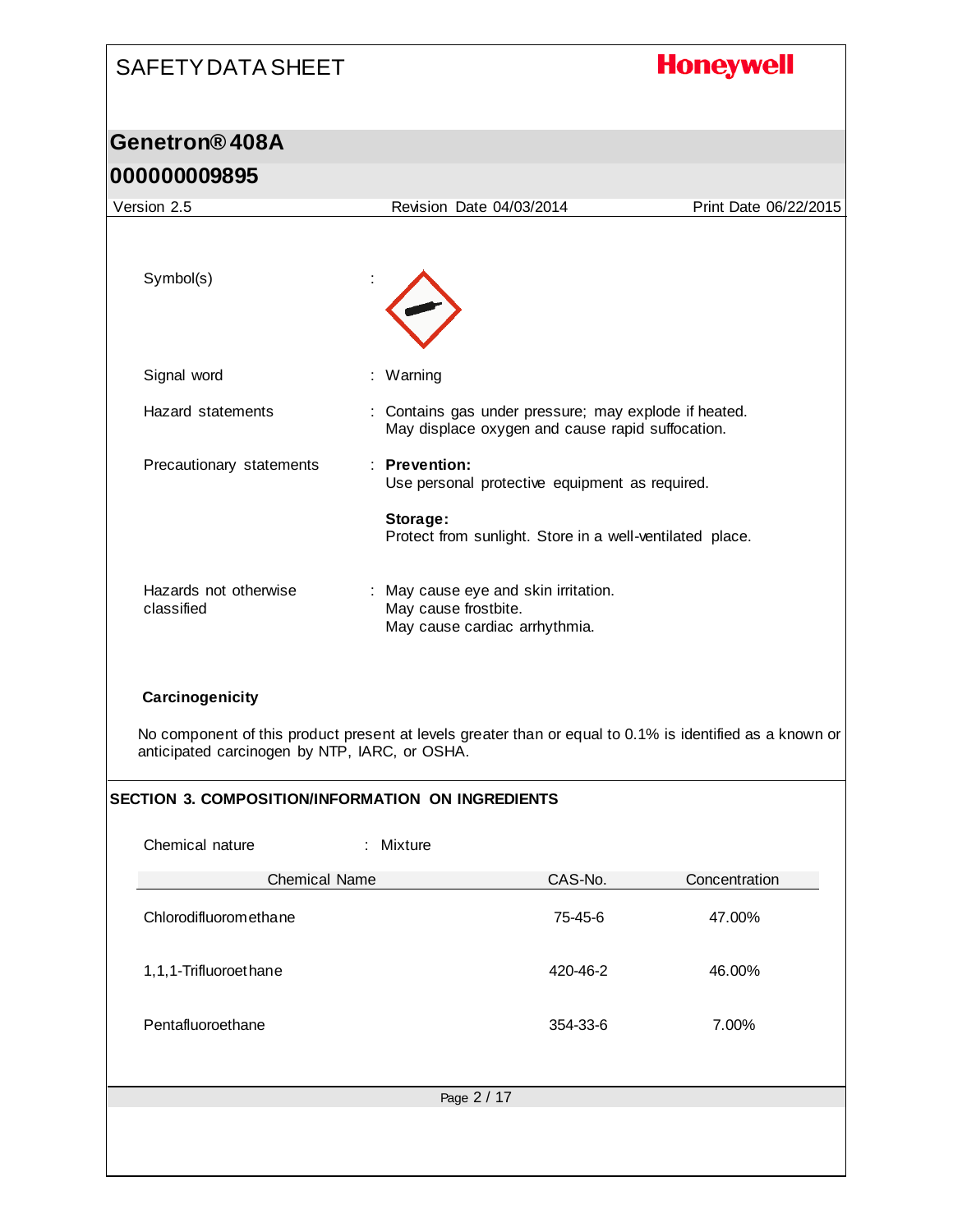# **Honeywell**

#### **Genetron® 408A**

| Version 2.5                             | Revision Date 04/03/2014                                                                                                                                                                                                                                                                                                                        | Print Date 06/22/2015 |
|-----------------------------------------|-------------------------------------------------------------------------------------------------------------------------------------------------------------------------------------------------------------------------------------------------------------------------------------------------------------------------------------------------|-----------------------|
|                                         |                                                                                                                                                                                                                                                                                                                                                 |                       |
| <b>SECTION 4. FIRST AID MEASURES</b>    |                                                                                                                                                                                                                                                                                                                                                 |                       |
| Inhalation                              | Move to fresh air. If breathing is irregular or stopped, administer<br>artificial respiration. Use oxygen as required, provided a<br>qualified operator is present. Call a physician. Do not give drugs<br>from adrenaline-ephedrine group.                                                                                                     |                       |
| Skin contact                            | : After contact with skin, wash immediately with plenty of water. If<br>there is evidence of frostbite, bathe (do not rub) with lukewarm<br>(not hot) water. If water is not available, cover with a clean, soft<br>cloth or similar covering. If symptoms persist, call a physician.                                                           |                       |
| Eye contact                             | : Rinse immediately with plenty of water, also under the eyelids,<br>for at least 15 minutes. In case of frostbite water should be<br>lukewarm, not hot. If symptoms persist, call a physician.                                                                                                                                                 |                       |
| Ingestion                               | Unlikely route of exposure. As this product is a gas, refer to the<br>inhalation section. Do not induce vomiting without medical<br>advice. Call a physician immediately.                                                                                                                                                                       |                       |
| Notes to physician                      |                                                                                                                                                                                                                                                                                                                                                 |                       |
| Treatment                               | Because of the possible disturbances of cardiac rhythm,<br>catecholamine drugs, such as epinephrine, should be used with<br>special caution and only in situations of emergency life support.<br>Treatment of overexposure should be directed at the control of<br>symptoms and the clinical conditions. Treat frost-bitten areas as<br>needed. |                       |
| <b>SECTION 5. FIREFIGHTING MEASURES</b> |                                                                                                                                                                                                                                                                                                                                                 |                       |
| Suitable extinguishing media            | The product is not flammable.<br><b>ASHRAE 34</b><br>Use water spray, alcohol-resistant foam, dry chemical or<br>carbon dioxide.<br>Use extinguishing measures that are appropriate to local<br>circumstances and the surrounding environment.                                                                                                  |                       |
| Specific hazards during<br>firefighting | Contents under pressure.<br>This product is not flammable at ambient temperatures and                                                                                                                                                                                                                                                           |                       |
|                                         | Page 3 / 17                                                                                                                                                                                                                                                                                                                                     |                       |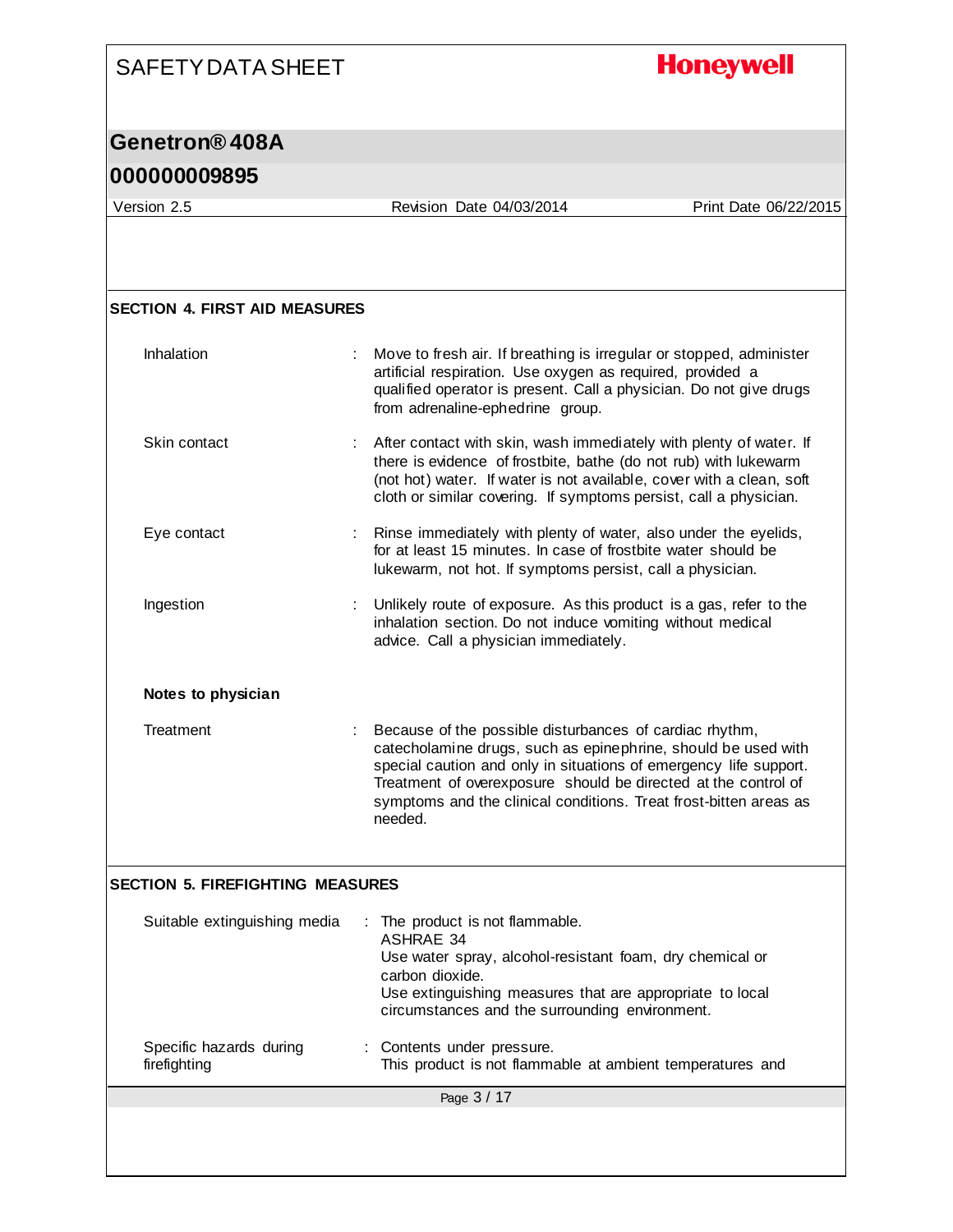**Honeywell** 

| Version 2.5                                   | Revision Date 04/03/2014                                                                           | Print Date 06/22/2015 |
|-----------------------------------------------|----------------------------------------------------------------------------------------------------|-----------------------|
|                                               |                                                                                                    |                       |
|                                               |                                                                                                    |                       |
|                                               | atmospheric pressure.                                                                              |                       |
|                                               | However, this material can ignite when mixed with air under                                        |                       |
|                                               | pressure and exposed to strong ignition sources.<br>Container may rupture on heating.              |                       |
|                                               | Cool closed containers exposed to fire with water spray.                                           |                       |
|                                               | Do not allow run-off from fire fighting to enter drains or water                                   |                       |
|                                               | courses.<br>Vapours are heavier than air and can cause suffocation by                              |                       |
|                                               | reducing oxygen available for breathing.                                                           |                       |
|                                               | In case of fire hazardous decomposition products may be                                            |                       |
|                                               | produced such as:<br>Gaseous hydrogen chloride (HCI).                                              |                       |
|                                               | Hydrogen fluoride                                                                                  |                       |
|                                               | Carbon monoxide                                                                                    |                       |
|                                               | Carbon dioxide (CO2)<br>Carbonyl halides                                                           |                       |
|                                               |                                                                                                    |                       |
| Special protective equipment                  | In the event of fire and/or explosion do not breathe fumes.                                        |                       |
| for firefighters                              | Wear self-contained breathing apparatus and protective suit.<br>No unprotected exposed skin areas. |                       |
|                                               |                                                                                                    |                       |
| <b>SECTION 6. ACCIDENTAL RELEASE MEASURES</b> |                                                                                                    |                       |
| Personal precautions                          | Immediately evacuate personnel to safe areas.                                                      |                       |
|                                               | Keep people away from and upwind of spill/leak.                                                    |                       |
|                                               | Wear personal protective equipment. Unprotected persons                                            |                       |
|                                               | must be kept away.<br>Remove all sources of ignition.                                              |                       |
|                                               | Avoid skin contact with leaking liquid (danger of frostbite).                                      |                       |
|                                               |                                                                                                    |                       |
|                                               | Ventilate the area.                                                                                |                       |
|                                               | Vapours are heavier than air and can cause suffocation by                                          |                       |
|                                               | reducing oxygen available for breathing.<br>Avoid accumulation of vapours in low areas.            |                       |
|                                               | Unprotected personnel should not return until air has been                                         |                       |
|                                               | tested and determined safe.<br>Ensure that the oxygen content is $>= 19.5\%$ .                     |                       |
|                                               |                                                                                                    |                       |
| Environmental precautions                     | Prevent further leakage or spillage if safe to do so.<br>÷.                                        |                       |
|                                               | The product evapourates readily.                                                                   |                       |
| Methods for cleaning up                       | Ventilate the area.                                                                                |                       |
|                                               | Page 4 / 17                                                                                        |                       |
|                                               |                                                                                                    |                       |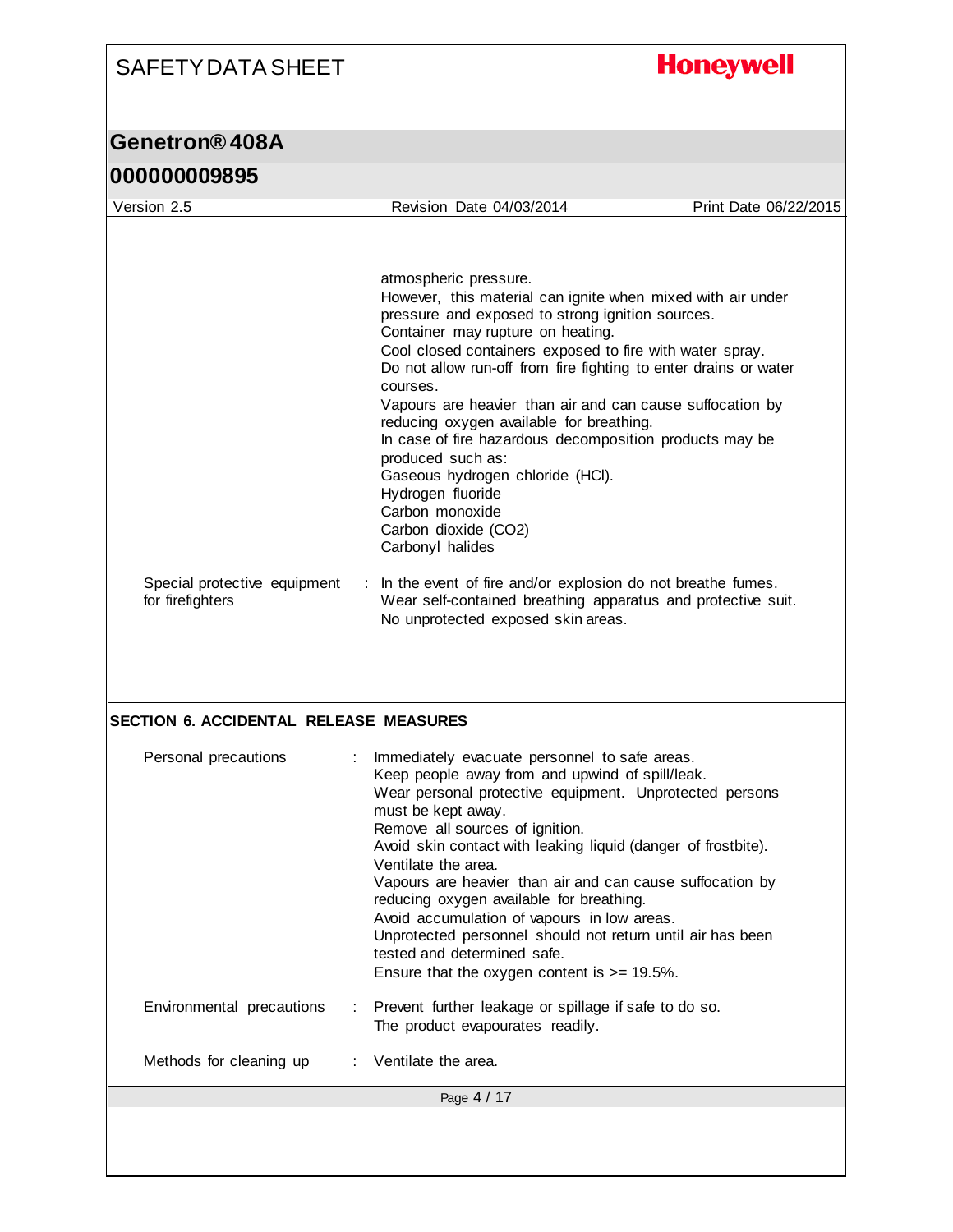#### **Honeywell** SAFETY DATA SHEET **Genetron® 408A 000000009895** Version 2.5 Revision Date 04/03/2014 Print Date 06/22/2015 **SECTION 7. HANDLING AND STORAGE Handling** Handling : Handle with care. Avoid inhalation of vapour or mist. Do not get in eyes, on skin, or on clothing. Wear personal protective equipment. Pressurized container. Protect from sunlight and do not expose to temperatures exceeding 50 °C. Follow all standard safety precautions for handling and use of compressed gas cylinders. Use authorized cylinders only. Protect cylinders from physical damage. Do not puncture or drop cylinders, expose them to open flame or excessive heat. Do not pierce or burn, even after use. Do not spray on a naked flame or any incandescent material. Do not remove screw cap until immediately ready for use. Always replace cap after use. Advice on protection against : The product is not flammable. fire and explosion Can form a combustible mixture with air at pressures above atmospheric pressure. **Storage** Requirements for storage Pressurized container: protect from sunlight and do not expose areas and containers to temperatures exceeding 50 °C. Do not pierce or burn, even after use. Keep containers tightly closed in a dry, cool and well-ventilated place. Storage rooms must be properly ventilated. Ensure adequate ventilation, especially in confined areas. Protect cylinders from physical damage. **SECTION 8. EXPOSURE CONTROLS/PERSONAL PROTECTION** Protective measures : Do not breathe vapour. Avoid contact with skin, eyes and clothing.Page 5 / 17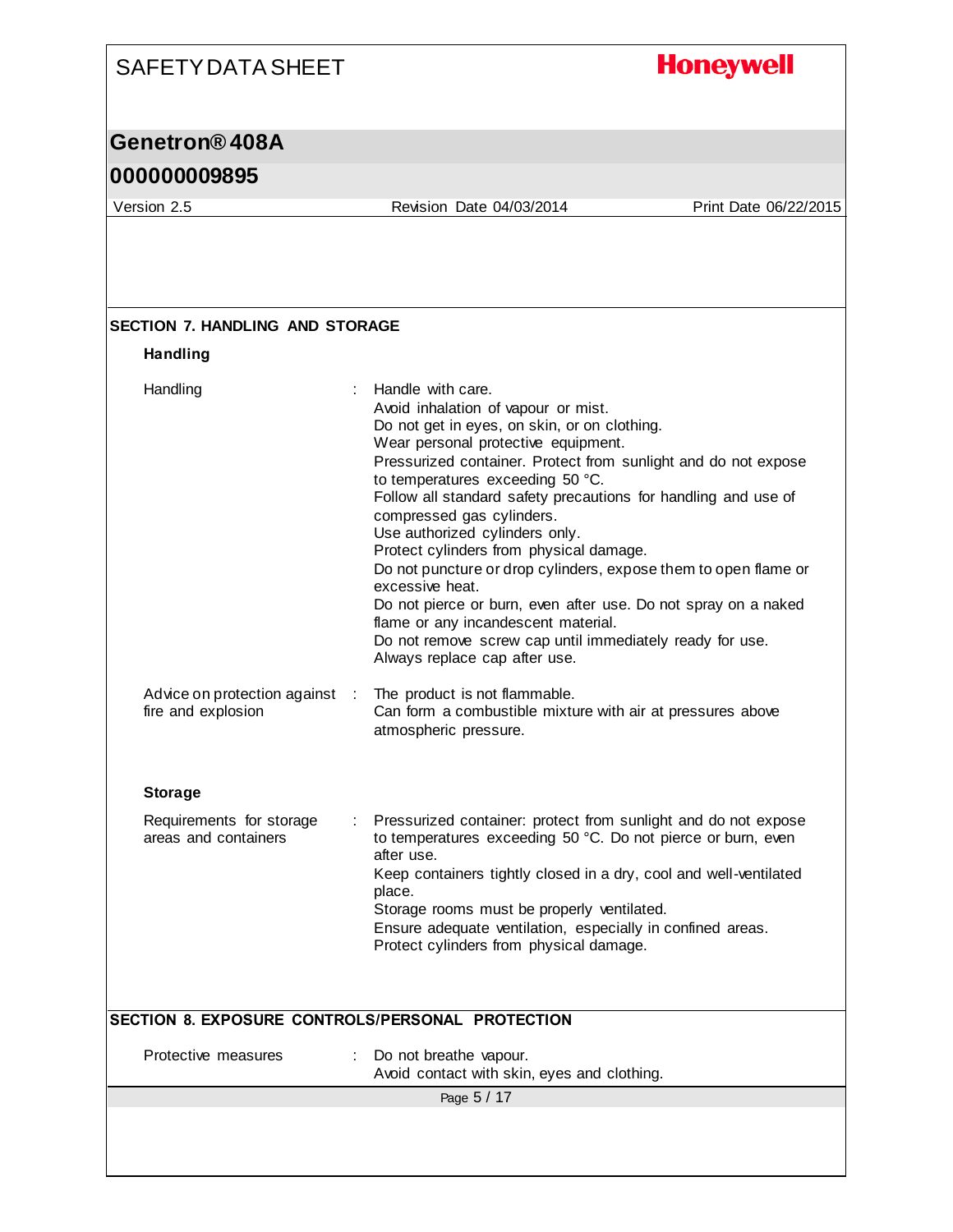## **Honeywell**

#### **Genetron® 408A 000000009895**

| Version 2.5              | Revision Date 04/03/2014                                                                                                                                                                                                                                                                                                                 | Print Date 06/22/2015 |
|--------------------------|------------------------------------------------------------------------------------------------------------------------------------------------------------------------------------------------------------------------------------------------------------------------------------------------------------------------------------------|-----------------------|
|                          | Ensure that eyewash stations and safety showers are close to<br>the workstation location.                                                                                                                                                                                                                                                |                       |
| Engineering measures     | General room ventilation is adequate for storage and handling.<br>Perform filling operations only at stations with exhaust<br>ventilation facilities.                                                                                                                                                                                    |                       |
| Eye protection           | : Wear as appropriate:<br>Safety glasses with side-shields<br>If splashes are likely to occur, wear:<br>Goggles or face shield, giving complete protection to eyes                                                                                                                                                                       |                       |
| Hand protection          | Leather gloves<br>In case of contact through splashing:<br>Protective gloves<br>Neoprene gloves<br>Polyvinyl alcohol or nitrile- butyl-rubber gloves                                                                                                                                                                                     |                       |
| Skin and body protection | Avoid skin contact with leaking liquid (danger of frostbite).<br>$\ddot{\cdot}$<br>Wear cold insulating gloves/ face shield/ eye protection.                                                                                                                                                                                             |                       |
| Respiratory protection   | In case of insufficient ventilation wear suitable respiratory<br>equipment.<br>Wear a positive-pressure supplied-air respirator.<br>Vapours are heavier than air and can cause suffocation by<br>reducing oxygen available for breathing.<br>For rescue and maintenance work in storage tanks use<br>self-contained breathing apparatus. |                       |
| Hygiene measures         | Handle in accordance with good industrial hygiene and safety<br>practice.<br>Ensure adequate ventilation, especially in confined areas.<br>Avoid contact with skin, eyes and clothing.<br>Remove and wash contaminated clothing before re-use.<br>Keep working clothes separately.                                                       |                       |

| Components                 | CAS-No. | Value                                | Control<br>parameters | Upda<br>te | <b>Basis</b>                                 |
|----------------------------|---------|--------------------------------------|-----------------------|------------|----------------------------------------------|
| Chlorodifluorom et<br>hane | 75-45-6 | TWA :<br>time<br>weighted<br>average | $(1,000$ ppm)         | 2008       | ACGIH:US, ACGIH<br>Threshold Limit<br>Values |

Page 6 / 17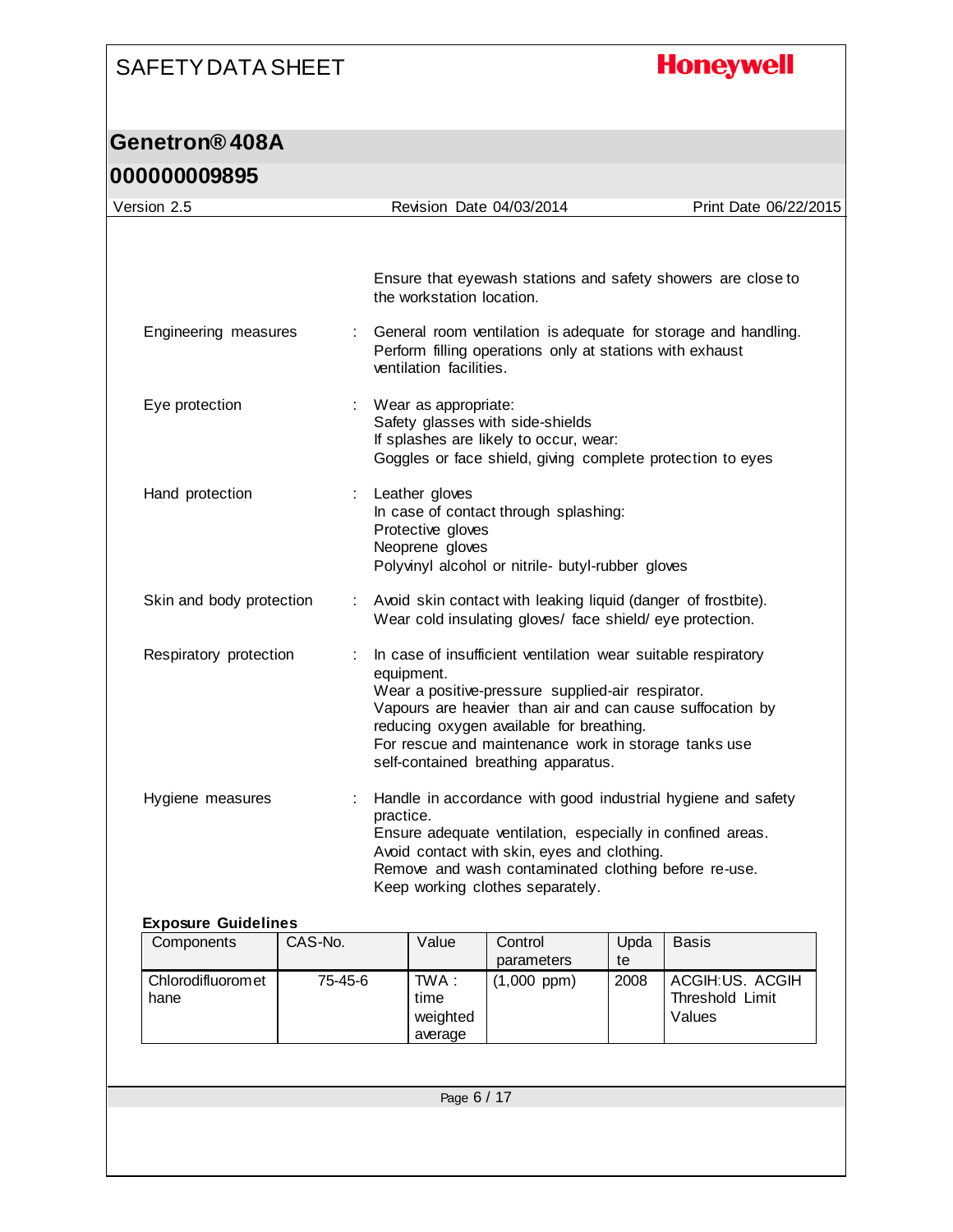# **Honeywell**

### **Genetron® 408A**

| Version 2.5               |          | Revision Date 04/03/2014                               |                                 |      | Print Date 06/22/2015                                                                        |
|---------------------------|----------|--------------------------------------------------------|---------------------------------|------|----------------------------------------------------------------------------------------------|
|                           |          |                                                        |                                 |      |                                                                                              |
| Chlorodifluoromet<br>hane | 75-45-6  | STEL:<br>Short<br>term<br>exposure<br>limit            | 4,375 mg/m3<br>$(1,250$ ppm)    | 2005 | NIOSH/GUIDE:US.<br>NIOSH: Pocket<br>Guide to Chemical<br>Hazards                             |
| Chlorodifluoromet<br>hane | 75-45-6  | REL:<br>Recomm<br>ended<br>exposure<br>limit<br>(REL): | 3,500 mg/m3<br>$(1,000$ ppm $)$ | 2005 | NIOSH/GUIDE:US.<br>NIOSH: Pocket<br>Guide to Chemical<br>Hazards                             |
| Chlorodifluoromet<br>hane | 75-45-6  | TWA:<br>time<br>weighted<br>average                    | 3,500 mg/m3<br>$(1,000$ ppm $)$ | 1989 | Z1A:US, OSHA<br>Table Z-1-A (29<br>CFR 1910.1000)                                            |
| 1,1,1-Trifluoroeth<br>ane | 420-46-2 | TWA:<br>time<br>weighted<br>average                    | $(1,000$ ppm)                   |      | Honeywell: Limit<br>established by<br>Honeywell<br>International Inc.                        |
| 1,1,1-Trifluoroeth<br>ane | 420-46-2 | TWA:<br>time<br>weighted<br>average                    | 3,400 mg/m3<br>$(1,000$ ppm $)$ | 2007 | <b>WEEL:US. AIHA</b><br>Workplace<br>Environmental<br><b>Exposure Level</b><br>(WEEL) Guides |
| Pentafluoroethan<br>е     | 354-33-6 | TWA:<br>time<br>weighted<br>average                    | 4,900 mg/m3<br>$(1,000$ ppm $)$ | 2007 | <b>WEEL:US. AIHA</b><br>Workplace<br>Environmental<br>Exposure Level<br>(WEEL) Guides        |
| Pentafluoroethan<br>е     | 354-33-6 | TWA:<br>time<br>weighted<br>average                    | $(1,000$ ppm $)$                |      | Honeywell: Limit<br>established by<br>Honeywell<br>International Inc.                        |
|                           |          | Page 7 / 17                                            |                                 |      |                                                                                              |
|                           |          |                                                        |                                 |      |                                                                                              |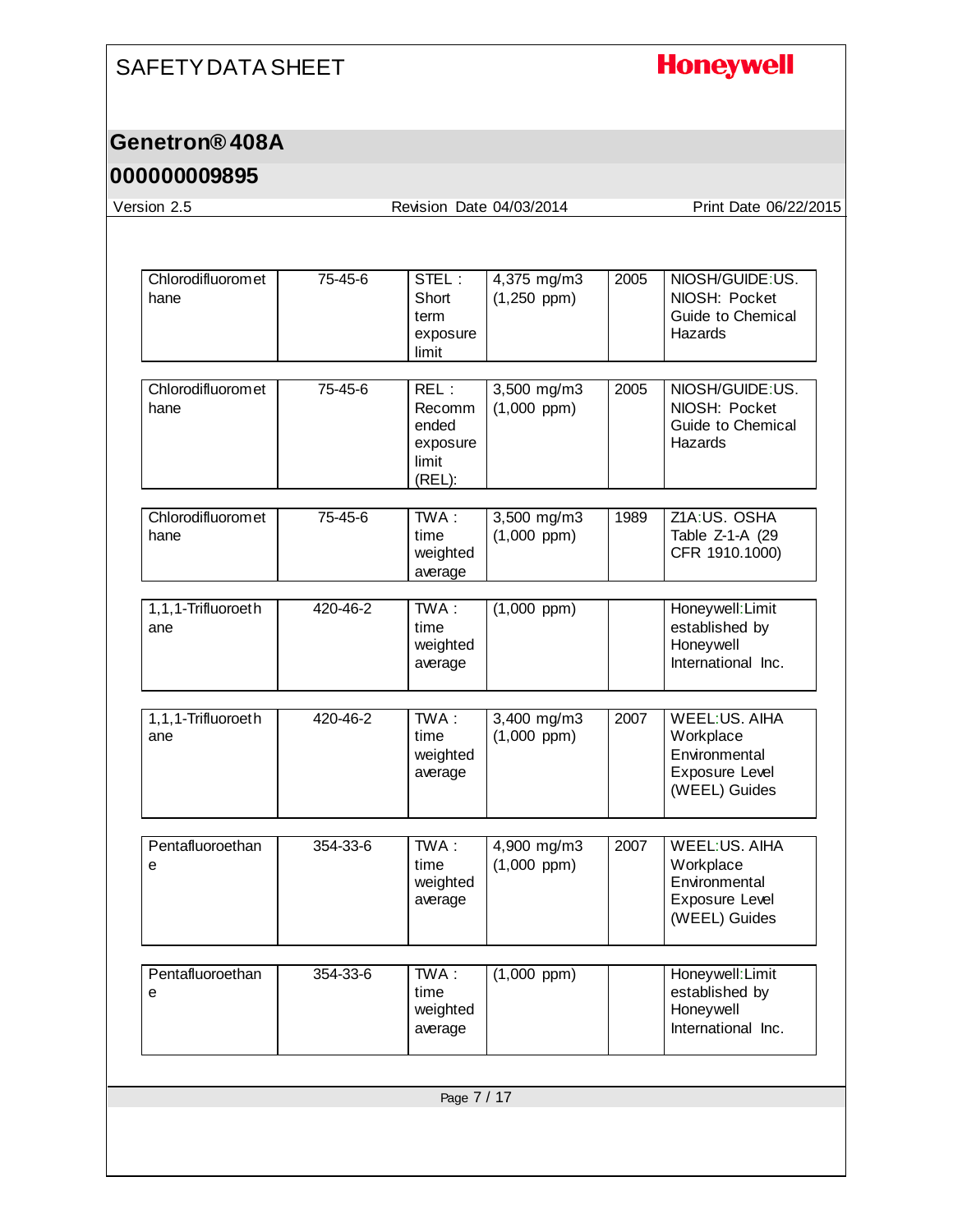## **Honeywell**

### **Genetron® 408A**

#### **000000009895**

Version 2.5 Revision Date 04/03/2014 Print Date 06/22/2015

| SECTION 9. PHYSICAL AND CHEMICAL PROPERTIES |                                                                          |
|---------------------------------------------|--------------------------------------------------------------------------|
| Physical state                              | : Liquefied gas                                                          |
| Color                                       | : colourless                                                             |
| Odor                                        | : weak                                                                   |
| pH                                          | Note: neutral                                                            |
| Melting point/freezing point                | : Note: no data available                                                |
| Boiling point/boiling range                 | -44 °C<br>÷                                                              |
| Flash point                                 | : Note: no data available                                                |
| Evaporation rate                            | $\therefore$ > 1<br>Method: Compared to CCI4.                            |
| Lower explosion limit                       | : Note: None                                                             |
| Upper explosion limit                       | : Note: None                                                             |
| Vapor pressure                              | : 9,604 hPa<br>at 21.1 °C(70.0 °F)<br>22,904 hPa<br>at 54.4 °C(129.9 °F) |
| Vapor density                               | 3.25 Note: $(Air = 1.0)$                                                 |
| Density                                     | 1.06 g/cm3 at 21.1 °C<br>÷                                               |
| Water solubility                            | $1.5$ g/l<br>÷.                                                          |
|                                             | Page 8 / 17                                                              |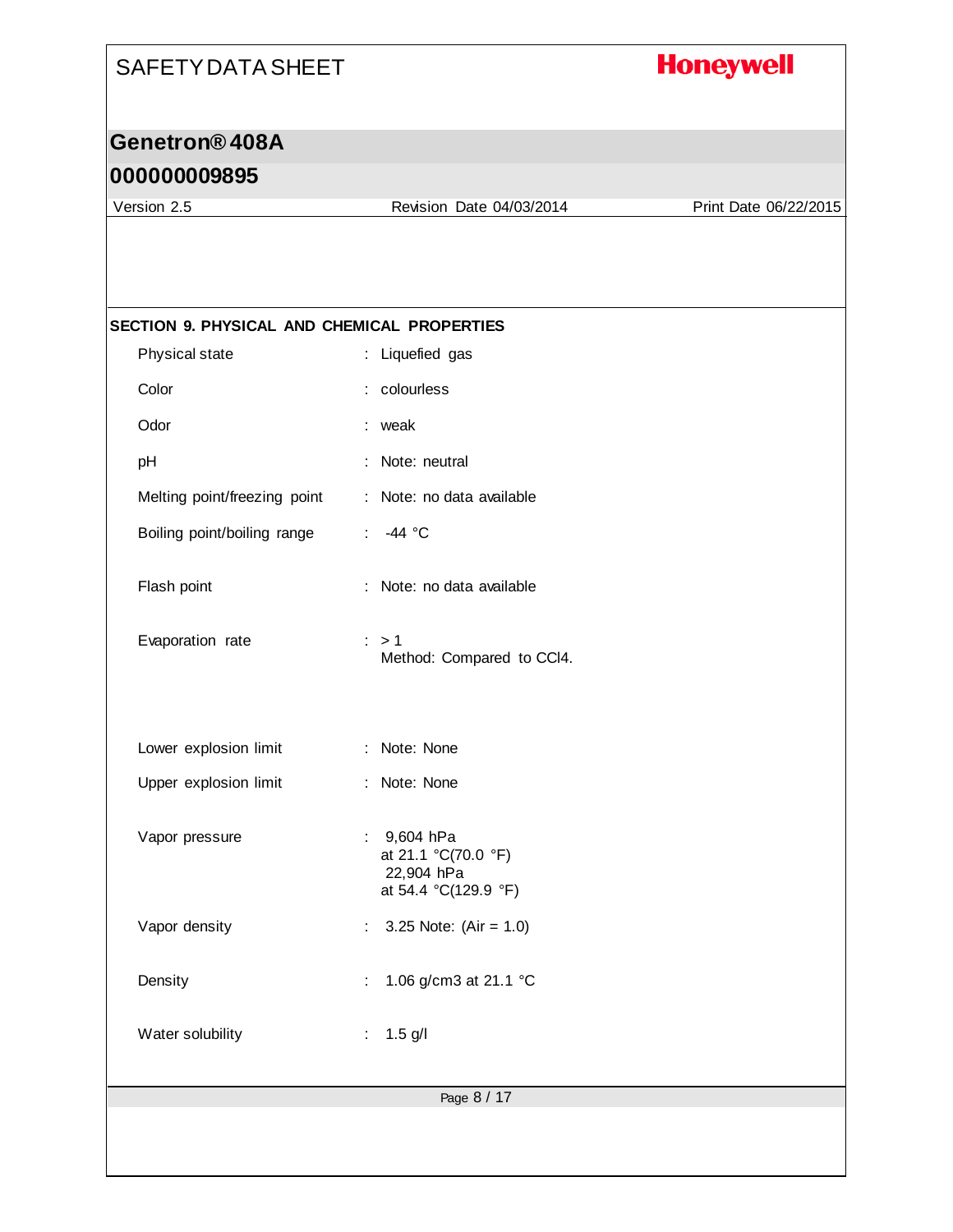# **Honeywell**

| 000000009895                                |                                                                                                                                                                                                                                                                                                                                                                             |                       |
|---------------------------------------------|-----------------------------------------------------------------------------------------------------------------------------------------------------------------------------------------------------------------------------------------------------------------------------------------------------------------------------------------------------------------------------|-----------------------|
| Version 2.5                                 | Revision Date 04/03/2014                                                                                                                                                                                                                                                                                                                                                    | Print Date 06/22/2015 |
|                                             |                                                                                                                                                                                                                                                                                                                                                                             |                       |
| Ignition temperature                        | $:$ > 750 °C                                                                                                                                                                                                                                                                                                                                                                |                       |
| Auto-ignition temperature                   | The lowest known value is: 750 °C                                                                                                                                                                                                                                                                                                                                           |                       |
| Decomposition temperature                   | $: >250$ °C                                                                                                                                                                                                                                                                                                                                                                 |                       |
| Global warming potential<br>(GWP)           | : 2,216                                                                                                                                                                                                                                                                                                                                                                     |                       |
| Ozone depletion potential<br>(ODP)          | : 0.03                                                                                                                                                                                                                                                                                                                                                                      |                       |
| <b>SECTION 10. STABILITY AND REACTIVITY</b> |                                                                                                                                                                                                                                                                                                                                                                             |                       |
| Chemical stability                          | : Stable under normal conditions.                                                                                                                                                                                                                                                                                                                                           |                       |
| Possibility of hazardous<br>reactions       | : Hazardous polymerisation does not occur.                                                                                                                                                                                                                                                                                                                                  |                       |
| Conditions to avoid                         | Pressurized container. Protect from sunlight and do not expose<br>to temperatures exceeding 50 °C.<br>Decomposes under high temperature.<br>Some risk may be expected of corrosive and toxic<br>decomposition products.<br>Can form a combustible mixture with air at pressures above<br>atmospheric pressure.<br>Do not mix with oxygen or air above atmospheric pressure. |                       |
| Incompatible materials to<br>avoid          | Finely divided aluminium<br>Potassium<br>Calcium<br>Powdered metals<br>Aluminium<br>Magnesium<br>Zinc                                                                                                                                                                                                                                                                       |                       |
| Hazardous decomposition<br>products         | In case of fire hazardous decomposition products may be<br>produced such as:<br>Gaseous hydrogen chloride (HCI).<br>Gaseous hydrogen fluoride (HF).                                                                                                                                                                                                                         |                       |
|                                             | Page 9 / 17                                                                                                                                                                                                                                                                                                                                                                 |                       |
|                                             |                                                                                                                                                                                                                                                                                                                                                                             |                       |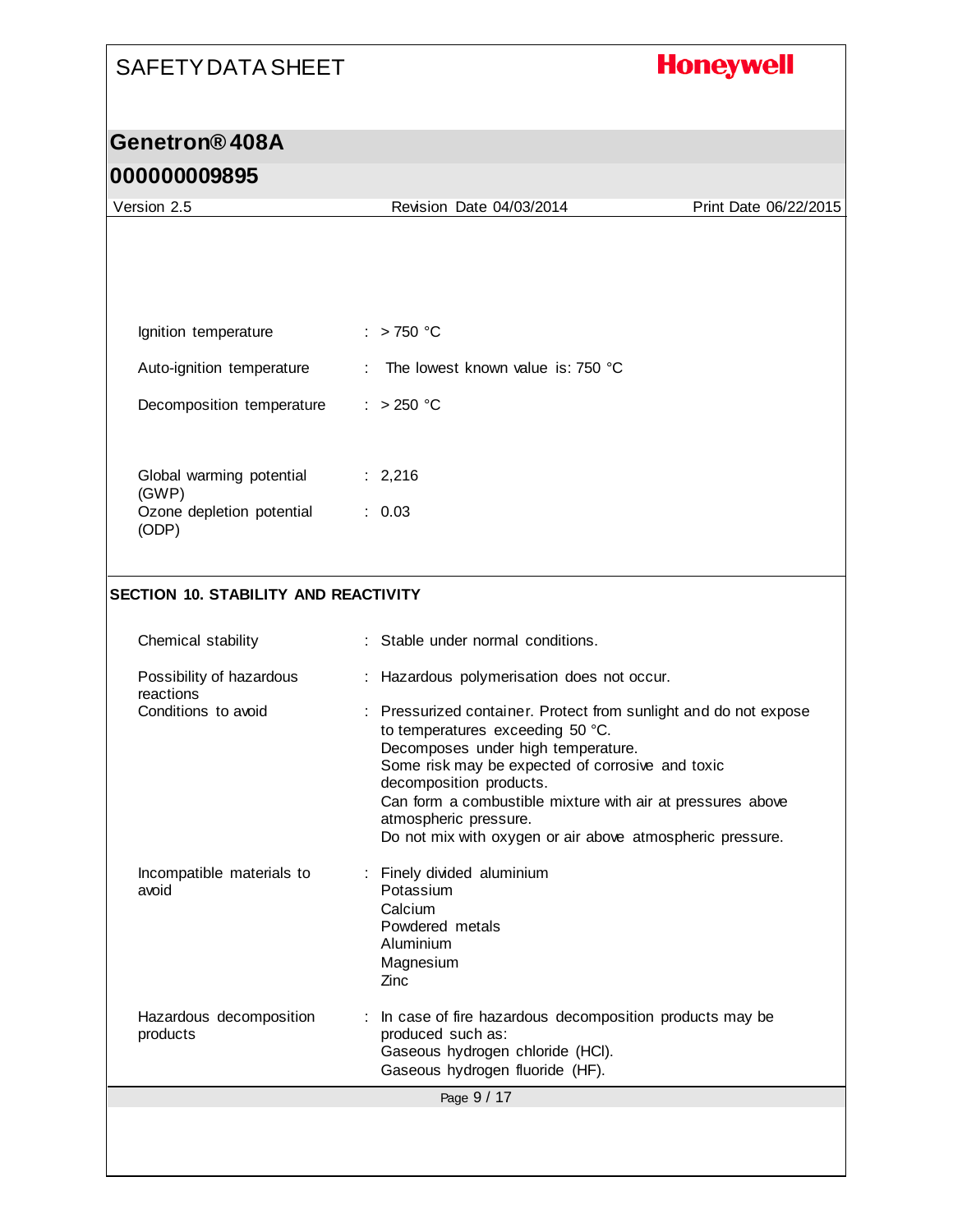| <b>SAFETY DATA SHEET</b>                           |                                                                                                                                              | <b>Honeywell</b>      |
|----------------------------------------------------|----------------------------------------------------------------------------------------------------------------------------------------------|-----------------------|
| Genetron <sup>®</sup> 408A                         |                                                                                                                                              |                       |
| 000000009895                                       |                                                                                                                                              |                       |
| Version 2.5                                        | Revision Date 04/03/2014                                                                                                                     | Print Date 06/22/2015 |
|                                                    | Carbon monoxide<br>Carbon dioxide (CO2)<br>Carbonyl halides                                                                                  |                       |
| <b>SECTION 11. TOXICOLOGICAL INFORMATION</b>       |                                                                                                                                              |                       |
| Acute inhalation toxicity<br>Chlorodifluoromethane | : LC50: $> 300000$ ppm<br>Exposure time: 4 h<br>Species: rat                                                                                 |                       |
| 1,1,1-Trifluoroethane                              | : LC50: $> 540000$ ppm<br>Exposure time: 4 h<br>Species: rat<br>$LC50: > 106$ mg/l<br>Exposure time: 4 h                                     |                       |
| Pentafluoroethane                                  | Species: rat<br>$:$ > 769000 ppm<br>Exposure time: 4 h<br>Species: rat                                                                       |                       |
| Sensitisation<br>Chlorodifluoromethane             | : Cardiac sensitization<br>Species: dogs<br>Note: Chlorodifluoromethane (HCFC-22): Cardiac sensitisation<br>threshold (dog): 50000 ppm.      |                       |
| 1,1,1-Trifluoroethane                              | : Cardiac sensitization<br>Species: dogs<br>Note: 1,1,1,2-tetrafluoroethane (HFC-134a): Cardiac<br>sensitisation threshold (dog): 80000 ppm. |                       |
| Pentafluoroethane                                  | : Cardiac sensitization<br>Species: dogs<br>Note: No-observed-effect level<br>75 000 ppm<br>Lowest observable effect level<br>100 000 ppm    |                       |
|                                                    | Page 10 / 17                                                                                                                                 |                       |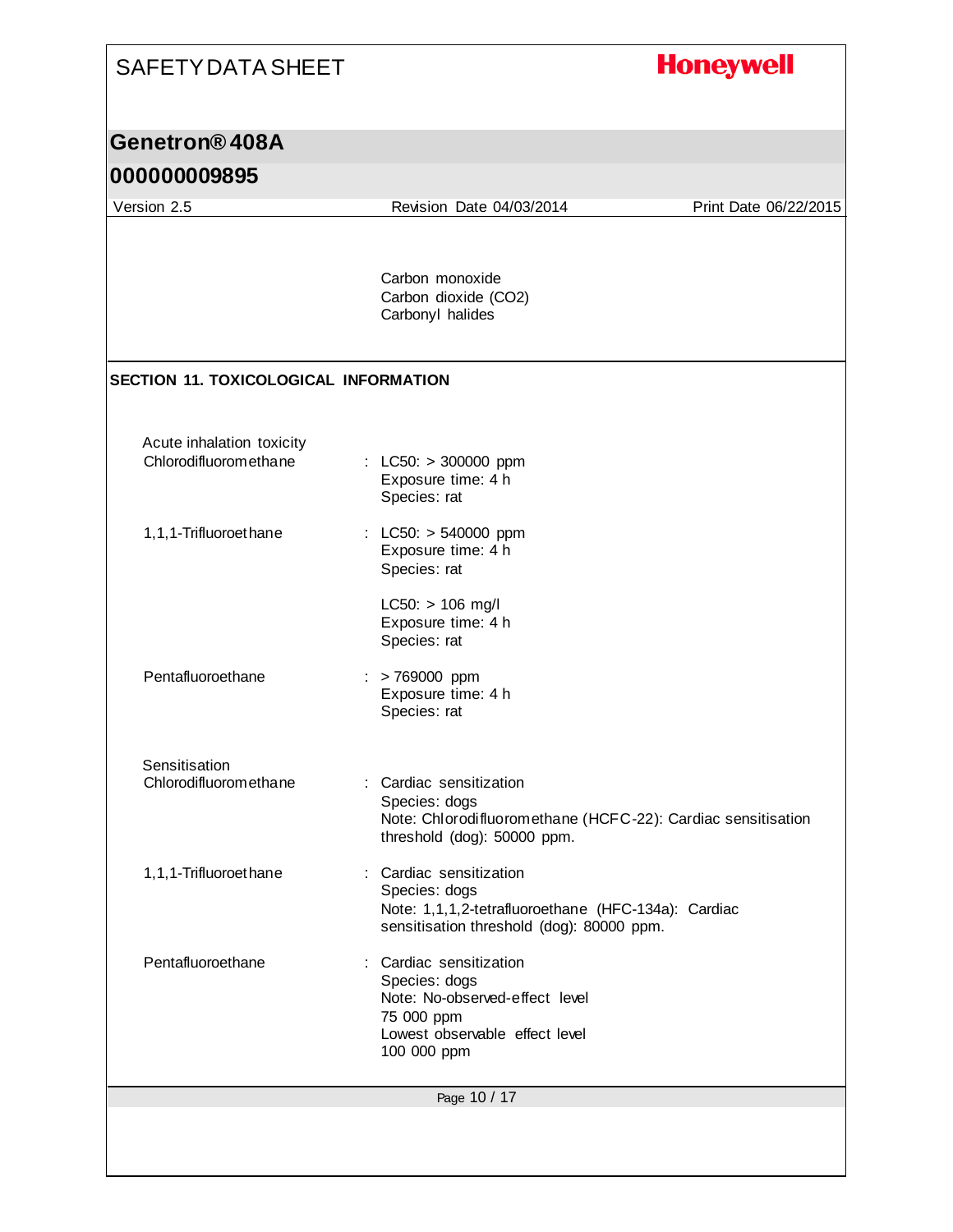# **Honeywell**

### **Genetron® 408A**

| Repeated dose toxicity<br>Chlorodifluoromethane | : Species: rat<br>Application Route: Inhalation<br>Exposure time: Lifetime Exposure ()                                     |  |
|-------------------------------------------------|----------------------------------------------------------------------------------------------------------------------------|--|
|                                                 |                                                                                                                            |  |
|                                                 | NOEL: 10000 ppm<br>Lifetime exposure of male rats was associated with a small<br>increase in salivary gland fibrosarcomas. |  |
| 1,1,1-Trifluoroethane                           | : Species: rat<br>Application Route: Inhalation<br>Exposure time: (90 d)<br>NOEL: 40000 ppm<br>Subchronic toxicity         |  |
| Pentafluoroethane                               | : Species: rat<br>Application Route: Inhalation<br>Exposure time: (4 Weeks)<br>NOEL: 50000 ppm<br>Subchronic toxicity      |  |
| Genotoxicity in vitro<br>1,1,1-Trifluoroethane  | Test Method: Ames test<br>Result: negative                                                                                 |  |
| Pentafluoroethane                               | Test Method: Ames test<br>Result: negative                                                                                 |  |
|                                                 | Cell type: Human lymphocytes<br>Result: negative                                                                           |  |
|                                                 | Cell type: Human lymphocytes<br>Result: negative                                                                           |  |
|                                                 | Cell type: Chinese Hamster Ovary Cells<br>Result: negative                                                                 |  |
| Genotoxicity in vivo<br>1,1,1-Trifluoroethane   | Species: mouse<br>Cell type: Bone marrow<br>Application Route: Inhalation<br>Result: negative                              |  |
|                                                 | Page 11 / 17                                                                                                               |  |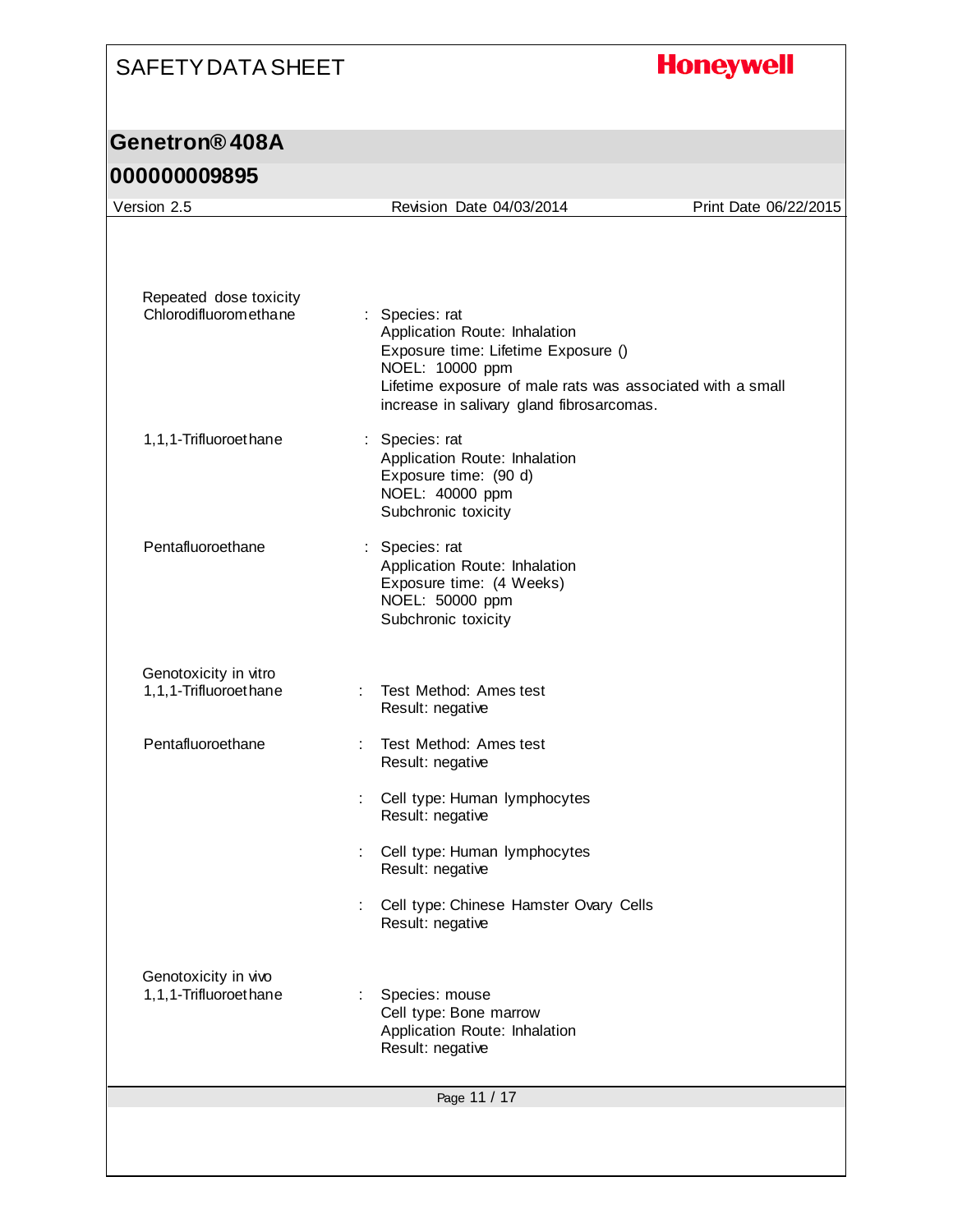# **Honeywell**

| Version 2.5                               | Revision Date 04/03/2014                                                                                                                                                                                                                                                                                                                                                                                                                                                                                                                            | Print Date 06/22/2015 |
|-------------------------------------------|-----------------------------------------------------------------------------------------------------------------------------------------------------------------------------------------------------------------------------------------------------------------------------------------------------------------------------------------------------------------------------------------------------------------------------------------------------------------------------------------------------------------------------------------------------|-----------------------|
|                                           |                                                                                                                                                                                                                                                                                                                                                                                                                                                                                                                                                     |                       |
| Teratogenicity<br>1,1,1-Trifluoroethane   | : Species: rat<br>Application Route: Inhalation exposure<br>NOAEL, Teratog:<br>40,000 ppm<br>NOAEL, Maternal: 40,000 ppm<br>Note: Did not show teratogenic effects in animal experiments.<br>Species: rabbit                                                                                                                                                                                                                                                                                                                                        |                       |
|                                           | Application Route: Inhalation exposure<br>NOAEL, Teratog:<br>40,000 ppm<br>NOAEL, Maternal: 40,000 ppm<br>Note: Did not show teratogenic effects in animal experiments.                                                                                                                                                                                                                                                                                                                                                                             |                       |
| Pentafluoroethane                         | Species: rabbit<br>Application Route: Inhalation exposure<br>NOAEL, Teratog:<br>50,000 ppm<br>NOAEL, Maternal: 50,000 ppm<br>Note: Did not show teratogenic effects in animal experiments.                                                                                                                                                                                                                                                                                                                                                          |                       |
|                                           | Species: rat<br>Application Route: Inhalation exposure<br>NOAEL, Teratog:<br>50,000 ppm<br>NOAEL, Maternal: 50,000 ppm<br>Note: Did not show teratogenic effects in animal experiments.                                                                                                                                                                                                                                                                                                                                                             |                       |
| Further information                       | Note: Chlorodifluoromethane (HCFC-22): Cardiac<br>sensitisation threshold (dog): 50000 ppm. 1,1,1-trifluoroethane<br>(HFC-143a): Not mutagenic in AMES Test. Ethane,<br>pentafluoro- (HFC-125): Cardiac sensitisation threshold (dog):<br>75000 ppm. Vapours are heavier than air and can cause<br>suffocation by reducing oxygen available for breathing.<br>Irritating to eyes and skin. Rapid evapouration of the liquid may<br>cause frostbite. A void skin contact with leaking liquid (danger of<br>frostbite). May cause cardiac arrhythmia. |                       |
| <b>SECTION 12. ECOLOGICAL INFORMATION</b> |                                                                                                                                                                                                                                                                                                                                                                                                                                                                                                                                                     |                       |
| Toxicity to fish                          |                                                                                                                                                                                                                                                                                                                                                                                                                                                                                                                                                     |                       |
|                                           | Page 12 / 17                                                                                                                                                                                                                                                                                                                                                                                                                                                                                                                                        |                       |
|                                           |                                                                                                                                                                                                                                                                                                                                                                                                                                                                                                                                                     |                       |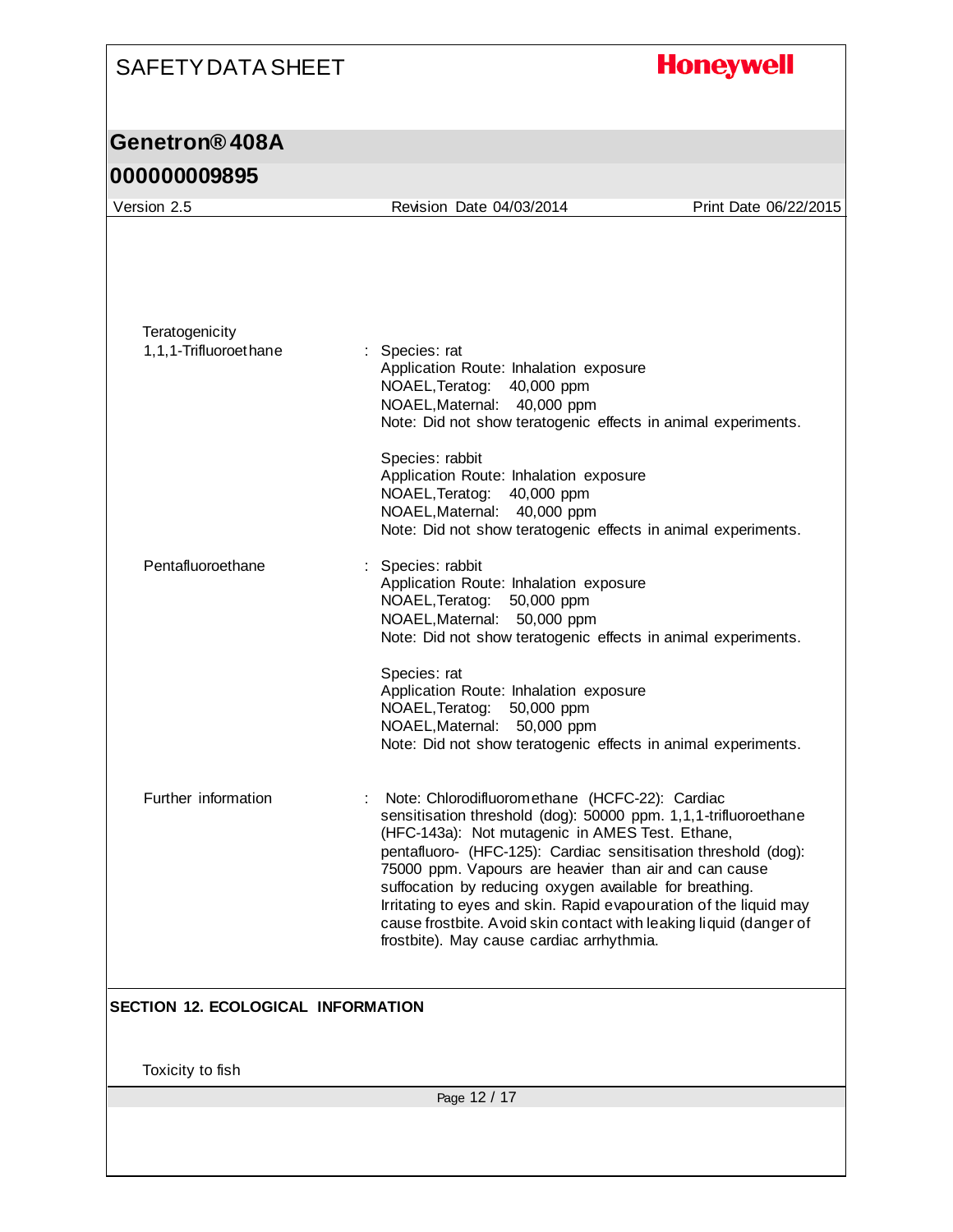# **Honeywell**

## **Genetron® 408A**

| Version 2.5                                                                  | Revision Date 04/03/2014                                                                                                                                                                                                                                                                                                                                                                                                                                                                                                                                                                                                                                                                                                                   | Print Date 06/22/2015 |
|------------------------------------------------------------------------------|--------------------------------------------------------------------------------------------------------------------------------------------------------------------------------------------------------------------------------------------------------------------------------------------------------------------------------------------------------------------------------------------------------------------------------------------------------------------------------------------------------------------------------------------------------------------------------------------------------------------------------------------------------------------------------------------------------------------------------------------|-----------------------|
| Chlorodifluoromethane                                                        | : static test<br>LC50: 777 mg/l<br>Exposure time: 96 h<br>Species: Danio rerio (zebra fish)                                                                                                                                                                                                                                                                                                                                                                                                                                                                                                                                                                                                                                                |                       |
| Toxicity to daphnia and other aquatic invertebrates<br>Chlorodifluoromethane | : static test<br>EC50: 433 mg/l<br>Exposure time: 48 h<br>Species: Daphnia magna (Water flea)                                                                                                                                                                                                                                                                                                                                                                                                                                                                                                                                                                                                                                              |                       |
| Biodegradability<br>Pentafluoroethane                                        | : Result: Not readily biodegradable.<br>Value: 5 %<br>Method: OECD 301 D                                                                                                                                                                                                                                                                                                                                                                                                                                                                                                                                                                                                                                                                   |                       |
| Further information on ecology                                               |                                                                                                                                                                                                                                                                                                                                                                                                                                                                                                                                                                                                                                                                                                                                            |                       |
| Additional ecological<br>information                                         | : Accumulation in aquatic organisms is unlikely.<br>This product contains greenhouse gases which may contribute<br>to global warming. Do NOT vent to the atmosphere. To comply<br>with provisions of the U.S. Clean Air Act, any residual must be<br>recovered.<br>This product is subject to U.S. Environmental Protection<br>Agency Clean Air Act Regulations at 40 CFR Part 82.<br>Section 611 requires the following label text on all shipments of<br>this product:<br>Warning: Contains Chlorodifluoromethane (HCFC-22),<br>a substance which harms public health and environment by<br>destroying ozone in the upper atmosphere.<br>Refer to sections 610 and 612 for list of acceptable and<br>unacceptable uses for this product. |                       |
| SECTION 13. DISPOSAL CONSIDERATIONS                                          |                                                                                                                                                                                                                                                                                                                                                                                                                                                                                                                                                                                                                                                                                                                                            |                       |
| Disposal methods                                                             | Observe all Federal, State, and Local Environmental<br>regulations.                                                                                                                                                                                                                                                                                                                                                                                                                                                                                                                                                                                                                                                                        |                       |
| <b>Note</b>                                                                  | This product is subject to U.S. Environmental Protection Agency<br>Clean Air Act Regulations Section 608 in 40 CFR Part 82<br>regarding refrigerant recycling.                                                                                                                                                                                                                                                                                                                                                                                                                                                                                                                                                                             |                       |
|                                                                              | Page 13 / 17                                                                                                                                                                                                                                                                                                                                                                                                                                                                                                                                                                                                                                                                                                                               |                       |
|                                                                              |                                                                                                                                                                                                                                                                                                                                                                                                                                                                                                                                                                                                                                                                                                                                            |                       |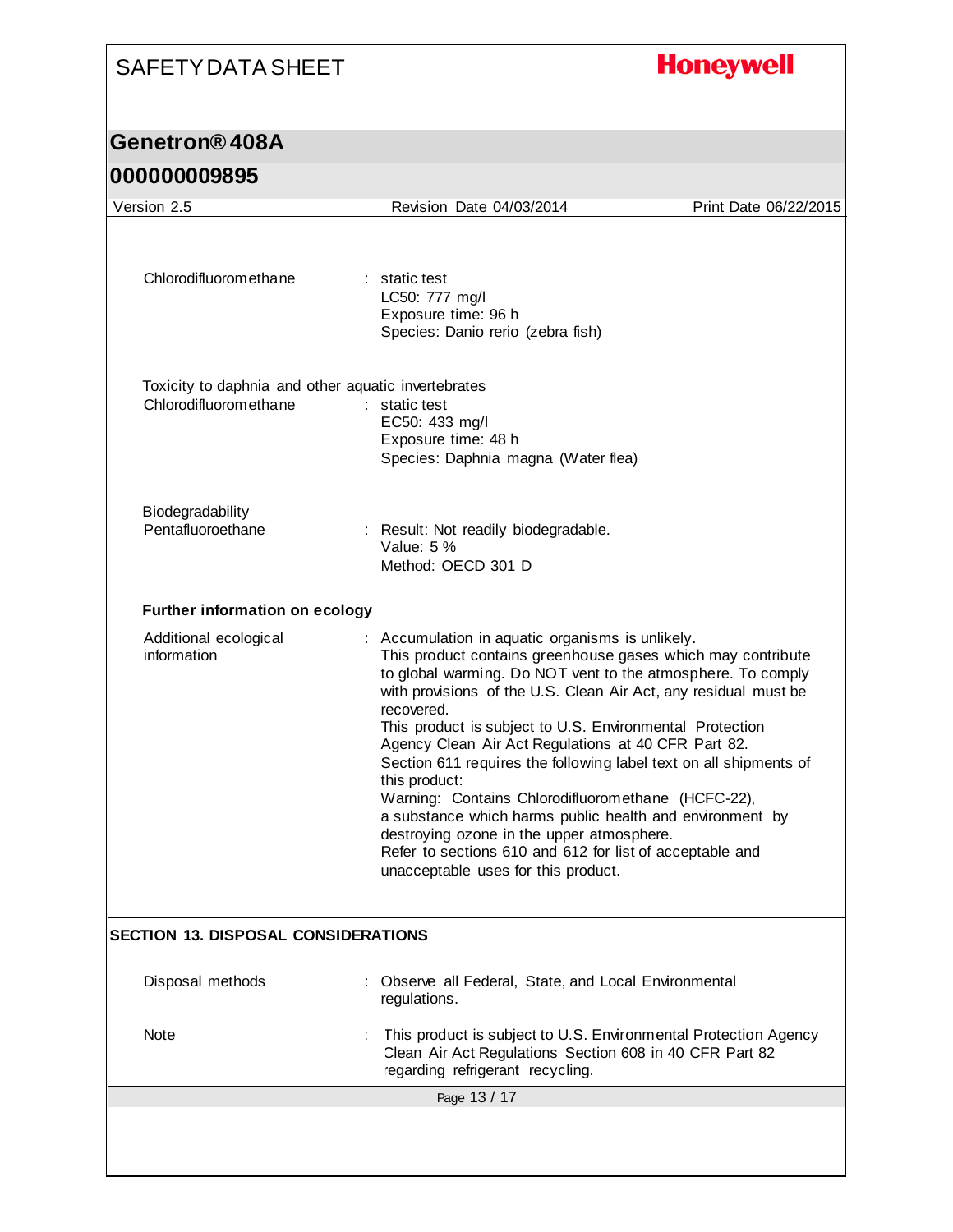#### **Honeywell** SAFETY DATA SHEET **Genetron® 408A 000000009895** Version 2.5 Revision Date 04/03/2014 Print Date 06/22/2015 **SECTION 14. TRANSPORT INFORMATION DOT** UN/ID No. : UN 3163 Proper shipping name : LIQUEFIED GAS, N.O.S. (Chlorodifluoromethane, 1,1,1-Trifluoroethane, Pentafluoroethane) Class 2.2 Packing group Hazard Labels 2.2 **IATA** UN/ID No. : UN 3163 Description of the goods : LIQUEFIED GAS, N.O.S. (Chlorodifluoromethane, 1,1,1-Trifluoroethane, Pentafluoroethane) Class : 2.2 Hazard Labels : 2.2 Packing instruction (cargo : 200 aircraft) Packing instruction : 200 (passenger aircraft) **IMDG** UN/ID No. : UN 3163 Description of the goods : LIQUEFIED GAS, N.O.S. (CHLORODIFLUOROMETHANE, 1,1,1-TRIFLUOROETHANE, PENTAFLUOROETHANE) Class : 2.2 Hazard Labels : 2.2 EmS Number : F-C, S-V Marine pollutant : no **SECTION 15. REGULATORY INFORMATION Inventories** US. Toxic Substances : On TSCA Inventory Control Act Australia. Industrial : On the inventory, or in compliance with the inventoryChemical (Notification and Page 14 / 17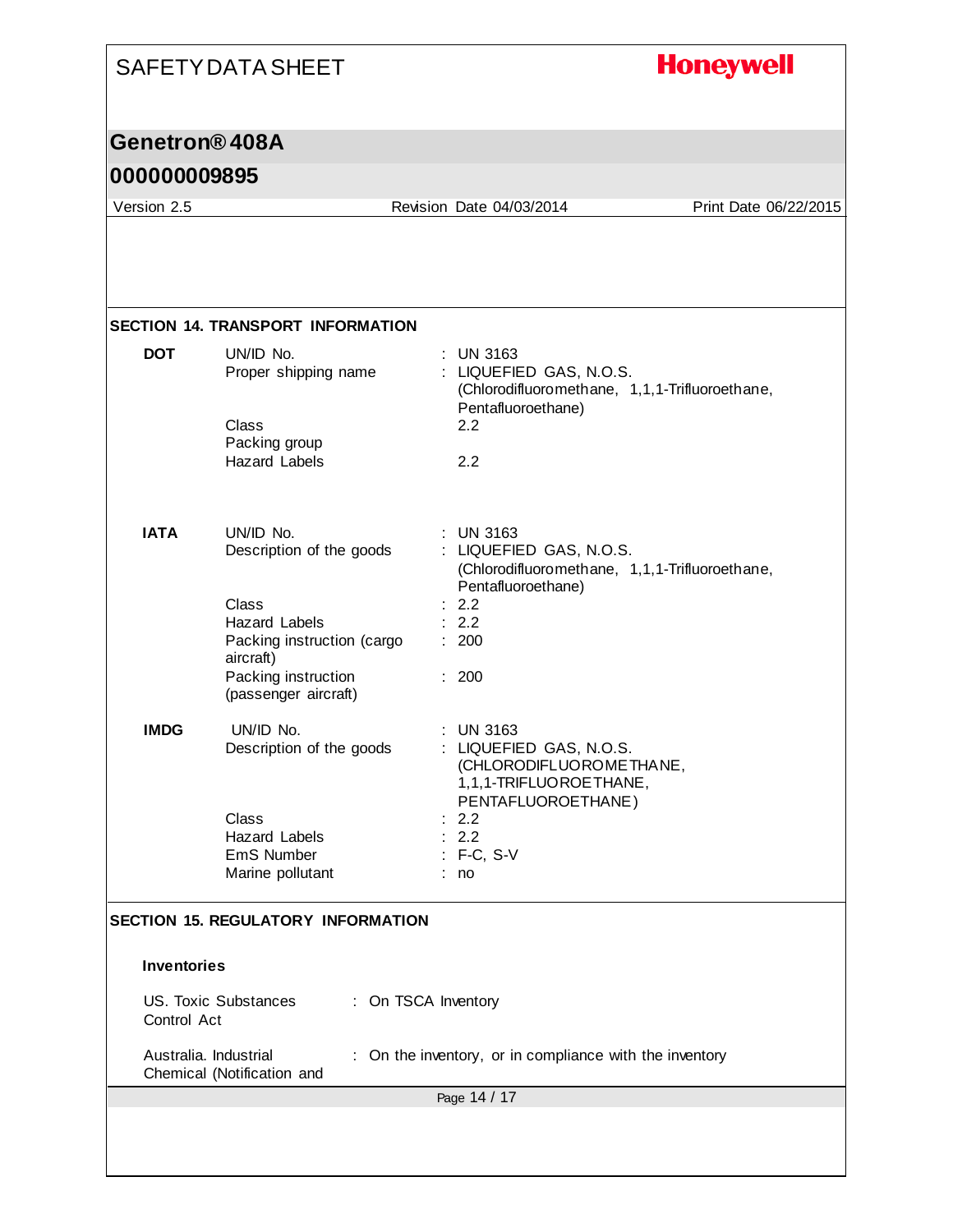# **Honeywell**

| Version 2.5                                                                                          |  |                                                                                                                                    |                       |  |
|------------------------------------------------------------------------------------------------------|--|------------------------------------------------------------------------------------------------------------------------------------|-----------------------|--|
|                                                                                                      |  | Revision Date 04/03/2014                                                                                                           | Print Date 06/22/2015 |  |
|                                                                                                      |  |                                                                                                                                    |                       |  |
| Assessment) Act                                                                                      |  |                                                                                                                                    |                       |  |
| Canada. Canadian<br><b>Environmental Protection</b><br>Act (CEPA). Domestic<br>Substances List (DSL) |  | : All components of this product are on the Canadian DSL.                                                                          |                       |  |
|                                                                                                      |  | Japan. Kashin-Hou Law List : On the inventory, or in compliance with the inventory                                                 |                       |  |
| Korea. Toxic Chemical<br>Control Law (TCCL) List                                                     |  | : On the inventory, or in compliance with the inventory                                                                            |                       |  |
| Philippines. The Toxic<br>Substances and Hazardous<br>and Nuclear Waste Control<br>Act               |  | : On the inventory, or in compliance with the inventory                                                                            |                       |  |
| China. Inventory of Existing<br><b>Chemical Substances</b>                                           |  | : On the inventory, or in compliance with the inventory                                                                            |                       |  |
| New Zealand. Inventory of<br>Chemicals (NZloC), as<br>published by ERMA New<br>Zealand               |  | : On the inventory, or in compliance with the inventory                                                                            |                       |  |
| National regulatory information                                                                      |  |                                                                                                                                    |                       |  |
| <b>SARA 302 Components</b>                                                                           |  | : SARA 302: No chemicals in this material are subject to the<br>reporting requirements of SARA Title III, Section 302.             |                       |  |
| <b>SARA 313 Components</b>                                                                           |  | : The following components are subject to reporting levels<br>established by SARA Title III, Section 313:<br>Chlorodifluoromethane | 75-45-6               |  |
| SARA 311/312 Hazards                                                                                 |  | : Acute Health Hazard<br>Sudden Release of Pressure Hazard                                                                         |                       |  |
|                                                                                                      |  |                                                                                                                                    |                       |  |
|                                                                                                      |  |                                                                                                                                    |                       |  |
|                                                                                                      |  |                                                                                                                                    |                       |  |
| Page 15 / 17                                                                                         |  |                                                                                                                                    |                       |  |
|                                                                                                      |  |                                                                                                                                    |                       |  |
|                                                                                                      |  |                                                                                                                                    |                       |  |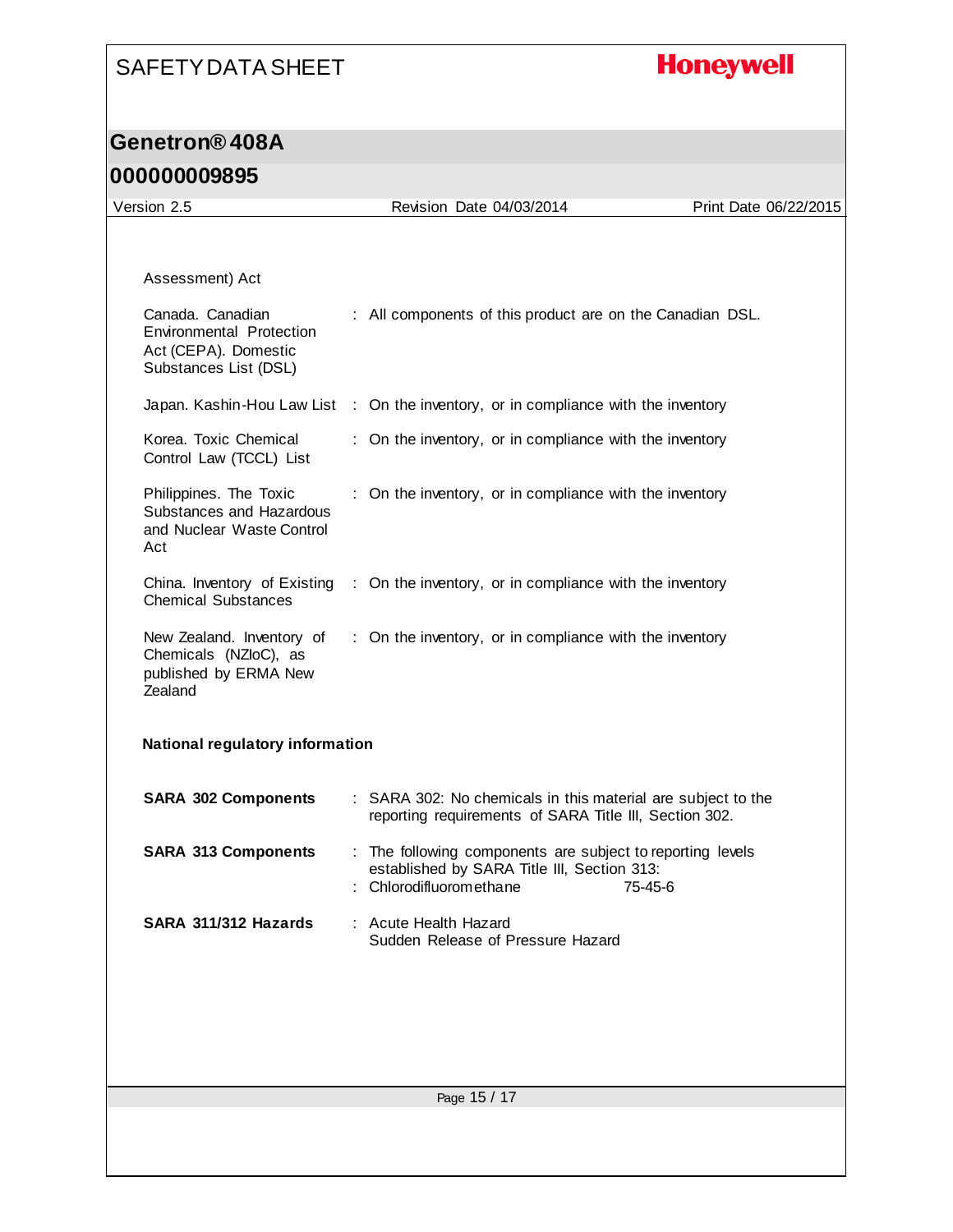# **Honeywell**

| <u> ARRNANAND NU</u>                                            |                                                                                                                                                                             |                                                         |                                                                                                      |  |  |
|-----------------------------------------------------------------|-----------------------------------------------------------------------------------------------------------------------------------------------------------------------------|---------------------------------------------------------|------------------------------------------------------------------------------------------------------|--|--|
| Version 2.5                                                     | Revision Date 04/03/2014                                                                                                                                                    | Print Date 06/22/2015                                   |                                                                                                      |  |  |
| <b>California Prop. 65</b>                                      | reproductive harm.                                                                                                                                                          | California to cause cancer, birth defects, or any other | : This product does not contain any chemicals known to State of                                      |  |  |
| <b>Massachusetts RTK</b>                                        | : Chlorodifluoromethane                                                                                                                                                     |                                                         | 75-45-6                                                                                              |  |  |
| New Jersey RTK                                                  | : Chlorodifluoromethane<br>: 1,1,1-Trifluoroethane                                                                                                                          | 75-45-6<br>420-46-2                                     |                                                                                                      |  |  |
| Pennsylvania RTK                                                | : Chlorodifluoromethane                                                                                                                                                     |                                                         | 75-45-6                                                                                              |  |  |
| <b>WHMIS Classification</b>                                     | : A: Compressed Gas<br>This product has been classified according to the hazard criteria<br>of the CPR and the MSDS contains all of the information required<br>by the CPR. |                                                         |                                                                                                      |  |  |
| <b>Global warming potential</b>                                 | : 2,216                                                                                                                                                                     |                                                         |                                                                                                      |  |  |
| Ozone depletion potential<br>(ODP)                              | $\therefore$ 0.03                                                                                                                                                           |                                                         |                                                                                                      |  |  |
| <b>SECTION 16. OTHER INFORMATION</b>                            |                                                                                                                                                                             |                                                         |                                                                                                      |  |  |
|                                                                 | <b>HMIS III</b>                                                                                                                                                             | <b>NFPA</b>                                             |                                                                                                      |  |  |
| Health hazard<br>Flammability<br>Physical Hazard<br>Instability | 1<br>$\mathbf{1}$<br>$\overline{\mathbf{0}}$                                                                                                                                | 2<br>1<br>$\boldsymbol{0}$                              |                                                                                                      |  |  |
| use of individuals trained in the particular system.            |                                                                                                                                                                             |                                                         | Hazard rating and rating systems (e.g. HMIS® III, NFPA): This information is intended solely for the |  |  |
| <b>Further information</b>                                      |                                                                                                                                                                             |                                                         |                                                                                                      |  |  |
|                                                                 |                                                                                                                                                                             | Page 16 / 17                                            |                                                                                                      |  |  |